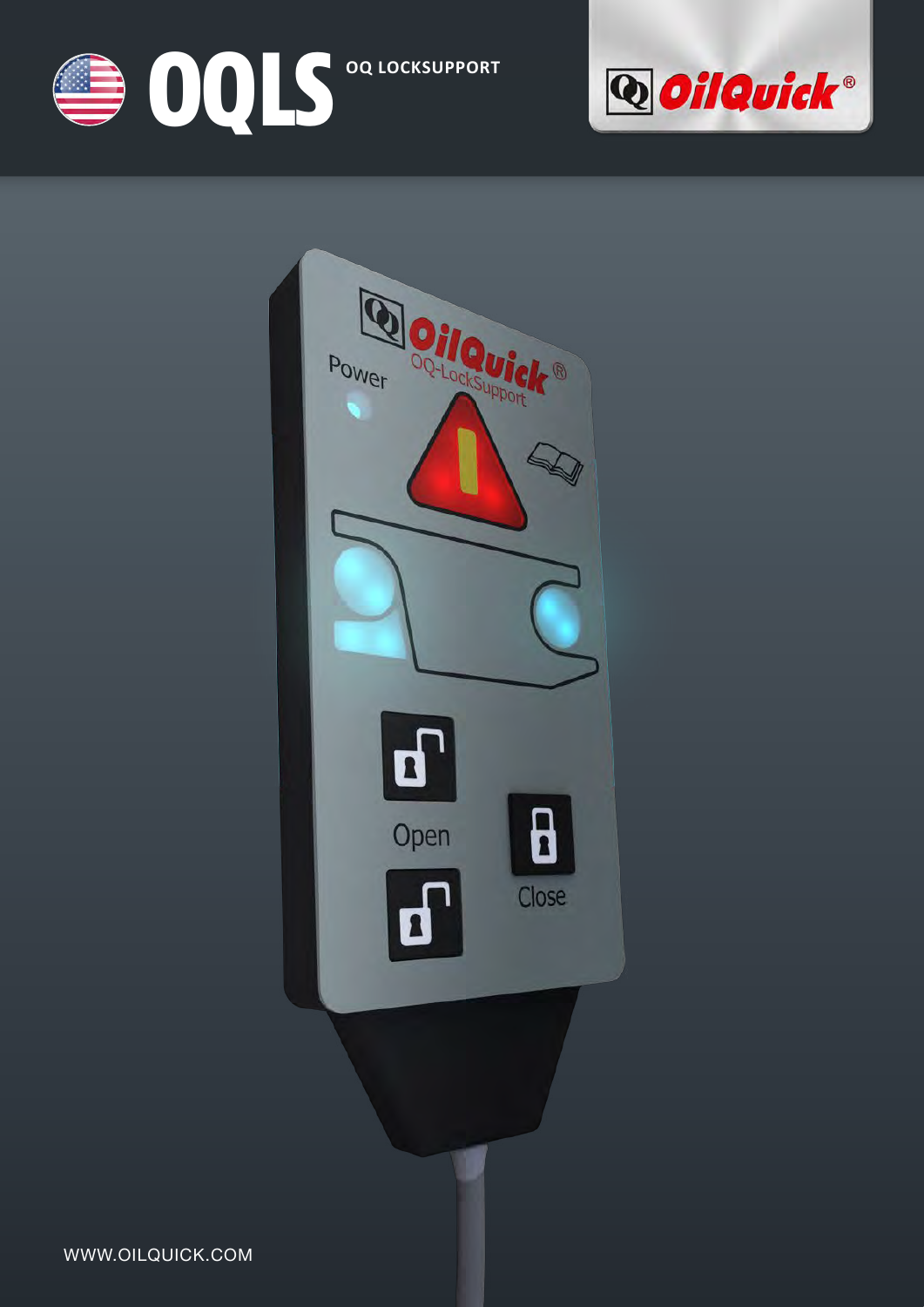- Today's excavators are versatile and can be used with various attachments. •
- Tools are often changed several times a day. •
- Quick coupler operation is not however standardised:
	- Switches and levers vary in design and function.
	- The controls may be located in different places, depending on the machine. -
	- Hydraulic systems frequently control several functions using switch-lever combinations and are not always easy to understand.
- It is difficult for the operator to be sure of attaching the work tool properly:
	- Unsure whether the coupler is positioned correctly on the tool.
	- Unsure regarding the position of the locking bolts.
- Tool changes are and remain a potential hazard when operating excavators with various attachments.

### **The OilQuick solution is OQ-LockSupport (OQLS) Steps for attaching tools**

- Electronic control and monitoring system with active scanning of the lock for safe use of work tool attachments on excavators.
- Information and operation using the control panel in the cab.
- Meets the requirements of the EU Machinery Directive 2006/42/EG and the currently applicable standard EN 474-1: 2006 + A4: 2013.



## **Problem background Information for the operator**